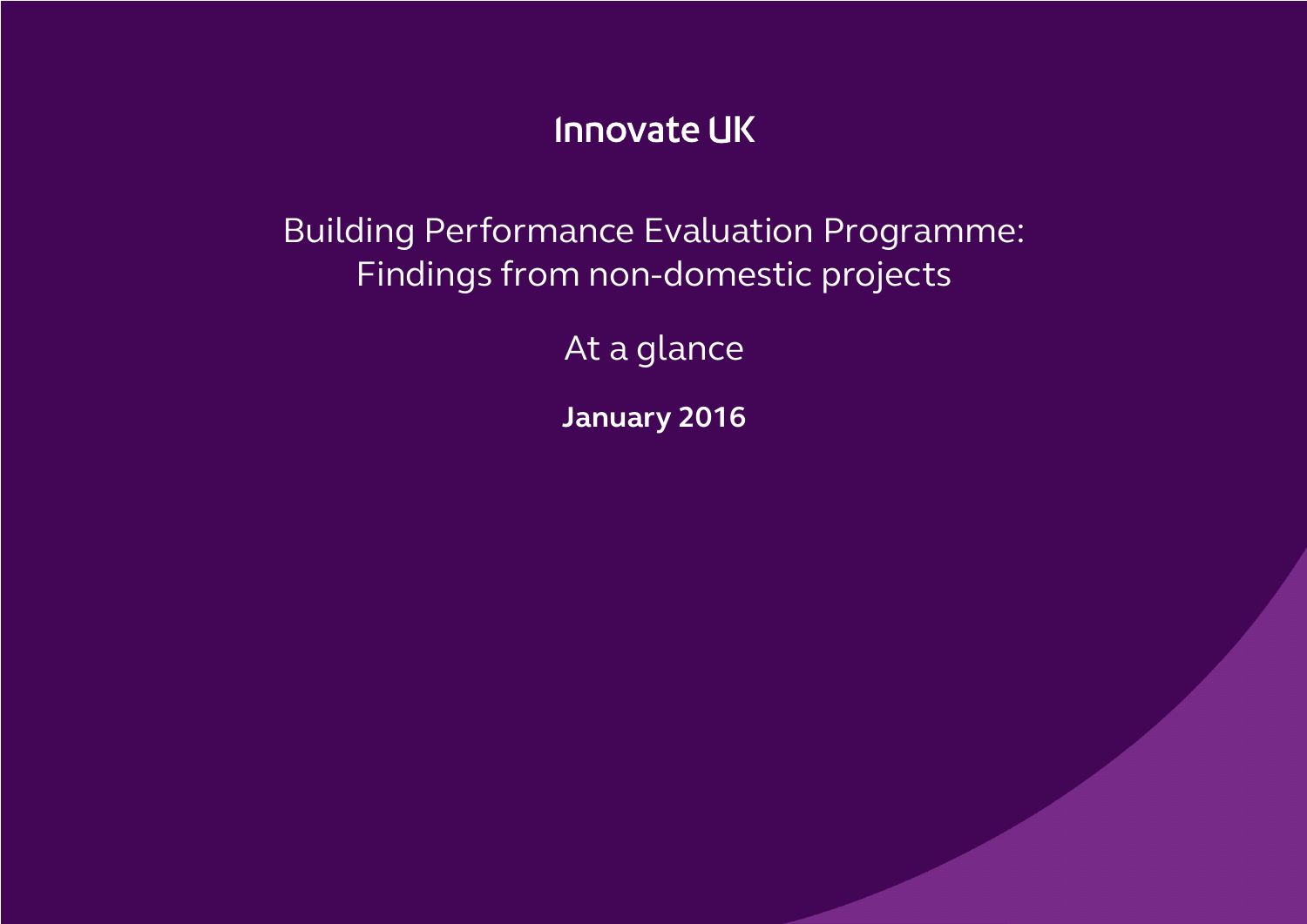The UK Government has set challenging targets to cut greenhouse gas emissions 80% by 2050. As around 45% of emissions come from buildings, achieving this will only be possible if we revolutionise energy performance. This summary of the 'Building Performance Evaluation Programme: Findings from non-domestic projects' outlines the challenges – and what stakeholders can do to overcome them.

### **Energy use**

- The range of energy use per square metre across the projects was very wide – from 28 to 367 kWh/m2 for electricity, and from 0 to 316 kWh/m<sup>2</sup> for fuel. $\star$
- The average electricity use across the buildings was 103 kWh/ $m^2$ , while the mean for fuel was 92 kWh/m2. Electricity and fuel use are important. We can only assess a building as performing well if it achieves low electricity and fuel use – while keeping occupants comfortable.
- Standout success stories from an energy perspective are Staunton-on-Wye Primary School (electricity and fuel both below 30 kWh/m2), Mildmay Community Centre (electricity use of 47 kWh/m2 and no fuel), and Angermering Community Centre (electricity use of 49 kWh/ $m^2$  and again no fuel).
- Energy Performance Certificates (EPCs) do not reliably predict actual energy use in buildings – and there is very little correlation between EPCs and Display Energy Certificates, which record actual energy use.

#### **Carbon emissions**

- Average total carbon emissions were 3.8 times Biomass boilers seem to polarise: they higher than the average design estimate – and only 1 of the 49 buildings had actual carbon emissions that matched the design estimate.\*\*
- Average total carbon emissions were 75.2 kgCO<sub>2</sub> per square metre per year - or an average equivalent to the annual emissions of 90 homes for each of these buildings.

#### **Airtightness**

• The average tested airtightness across non-domestic buildings was 6.1 m3/m2.h – significantly better than the minimum requirement in Building Regulations.

### **Roots of success**

- There was no single, simple recipe for a successful building with low energy use and carbon emissions.
- Many buildings with natural ventilation achieved low-carbon emissions, whereas buildings with poor control of space and water heating and/or lighting often had high emissions.
- are often temperamental and there can be problems sourcing and delivering fuel. However, they can provide much lower emissions when they work.
- Controls are a problem. There is a tendency to make controls for mechanical and electrical services too complicated. This alienates occupants and can mean the building defaults to high energy use.
- Building Management Systems (BMSs) are another big challenge. Many buildings had systems their occupants could not use. Sometimes, they conflicted with other system controls, leading to confusion and wasteful energy use.

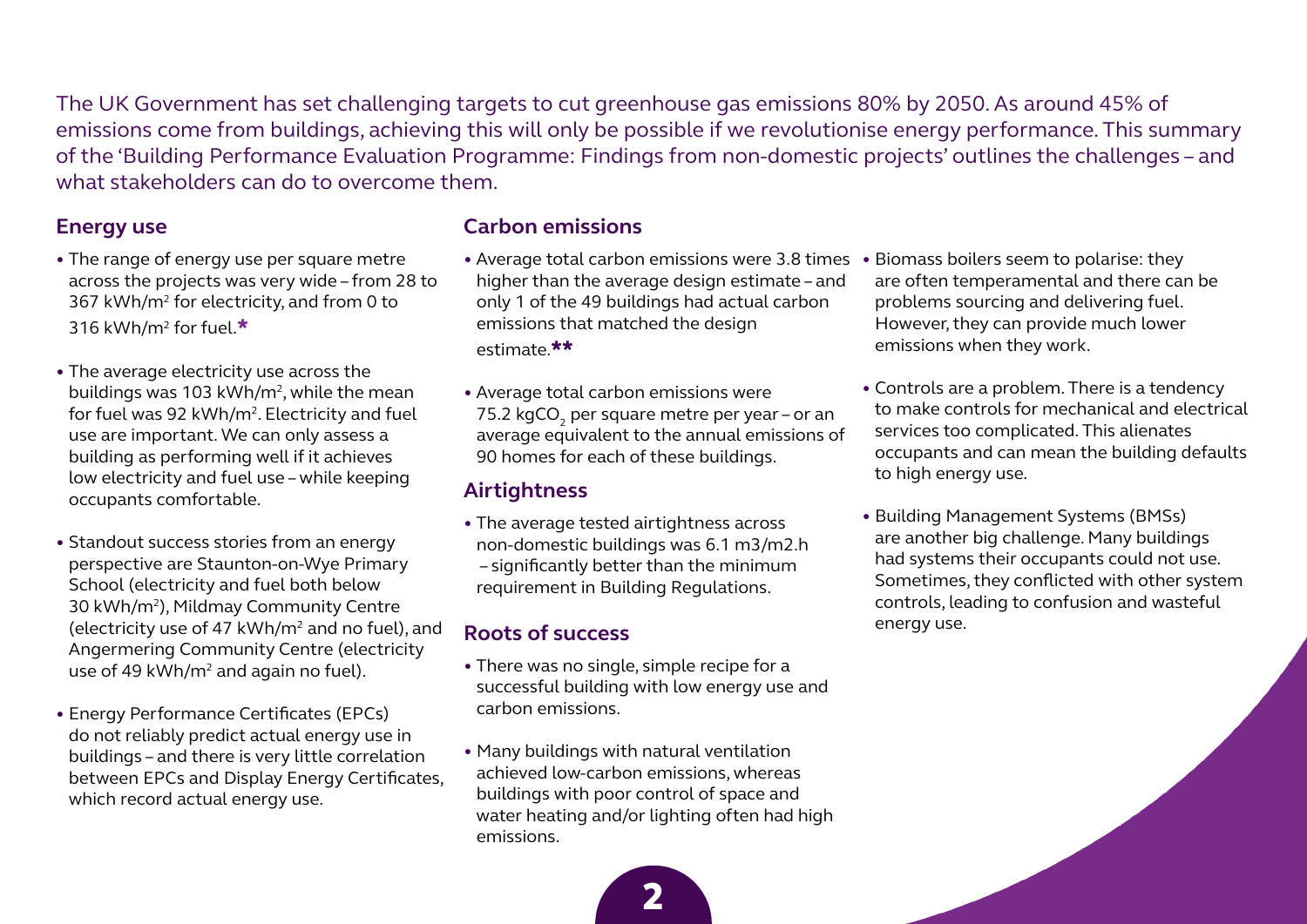### **Recommendations**

### **Designers**

Put simplicity first – especially when it comes to controls.

### **Contractors**

Do not substitute systems and controls for lower-cost alternatives if they are harder to use – and potentially unmanageable.

### **Designers**

Mark the air barrier clearly on all drawings, and appoint an airtightness champion onsite if you wish to achieve top results.

### **Contractors**

Ensure all operatives understand the importance of airtightness, and how to avoid puncturing an air barrier.

## **Key**

Total energy use per year, comprising electricity, gas or oil, biomass and any use of renewable energy from photovoltaics or known solar water heating.

### **Contractors**

Allow extra time in the programme for innovative systems. Installation often takes longer than expected, and full commissioning before handover is essential.

### **Clients and contractors**

Ensure individual installers have previously and successfully installed the systems you are using in similar contexts.

### **Designers or contractors**

For Passive House projects, find contractors experienced in meeting Passive House standards.

### **Designers**

To reduce energy use, use natural ventilation and/or mixed mode (with natural ventilation and supplementary mechanical ventilation for specific areas or at specific times of the year).

### **Designers and contractors**

Do not assume that a BMS will provide the control occupants need. Ensure that the BMS is properly commissioned before handover. Also be very careful to avoid conflicts between a BMS and integrated controls in building services equipment.

### **Clients**

Do not rely on a BMS giving the control you need over building services – you may need specialist help for this, which can be expensive.

The design estimate, taken from SAP, which is used for the energy part of Building Regulations compliance, only includes 'regulated' energy (heating, hot water, ventilation and lighting). Whereas total carbon emissions include unregulated energy (plug-in appliances and lamps).